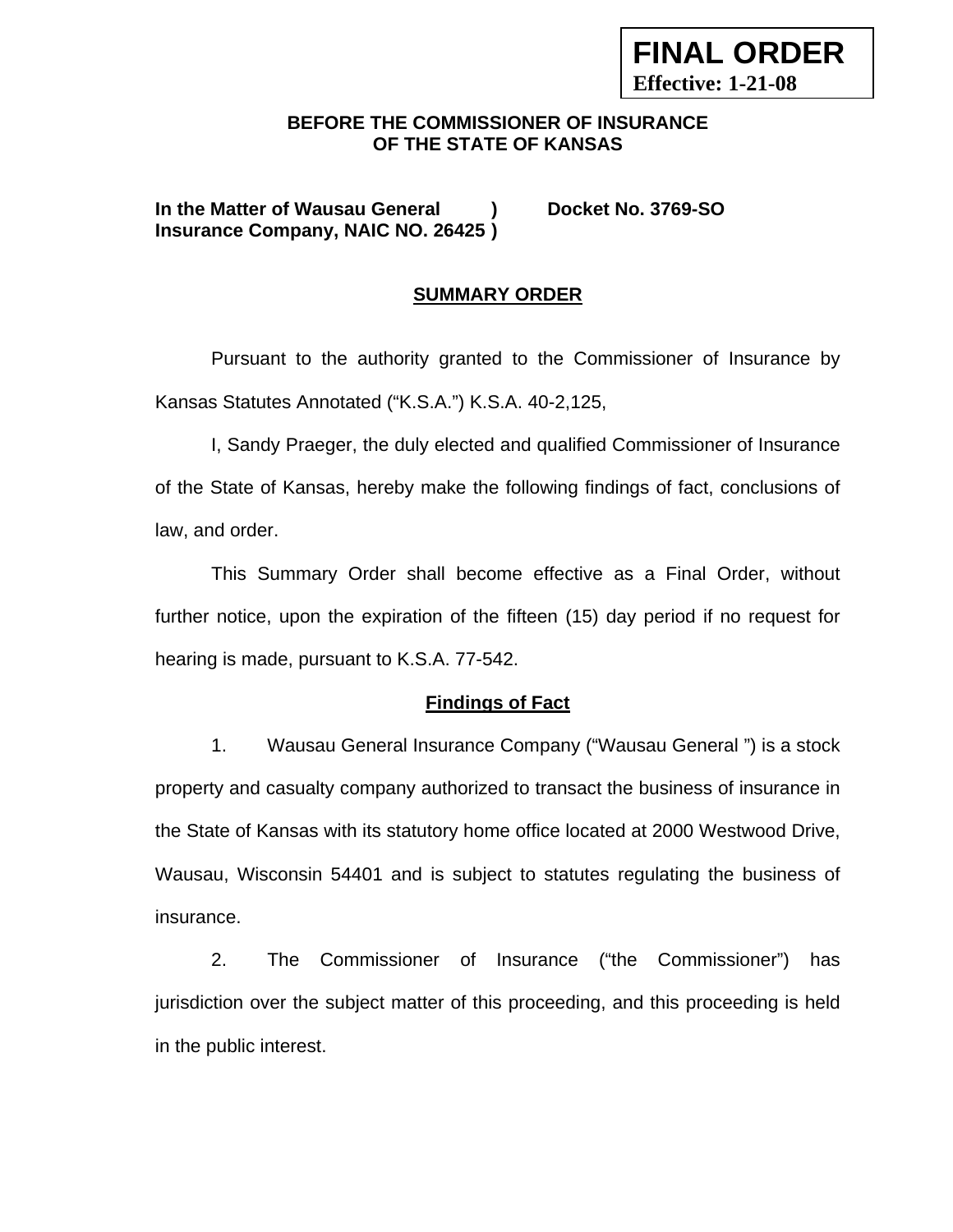3. Wausau General was admitted to transact the business of insurance in Kansas on May 13, 1999.

4. On or about February 24, 2007, KID received the Year 2006 Retaliatory Summary Sheet from Wausau General.

5. Wausau General reported \$8,415.38 on line 3, column 2 and \$0 on line 3, column 3 of the Year 2006 Retaliatory Summary Sheet.

6. On March 16, 2007, KID audited the tax filing and revised line 3, column 3 of the Year 2006 Retaliatory Summary Sheet to \$8,415.38 to reflect the amount that the company's home state would charge a Kansas company.

7. On or about May 16, 2007, KID explained its audit findings and informed Wausau General that an outstanding premium tax amount was due.

8. On or about June 14, 2007, KID explained its audit findings and informed Wausau General that an outstanding premium tax amount was due.

9. On or about July 9, 2007, KID explained its audit findings and informed Wausau General that an outstanding premium tax amount was due.

10. On October 29, 2007, KID sent a letter to Wausau General requesting the outstanding premium tax amount of \$8,415.38 by November 15, 2007.

 11. On November 27, 2007, KID resent the letter dated October 29, 2007 to Wausau General.

 12. On December 4, 2007, KID sent to Wausau General a letter requested the anticipated date of payment of the outstanding premium taxes for 2006.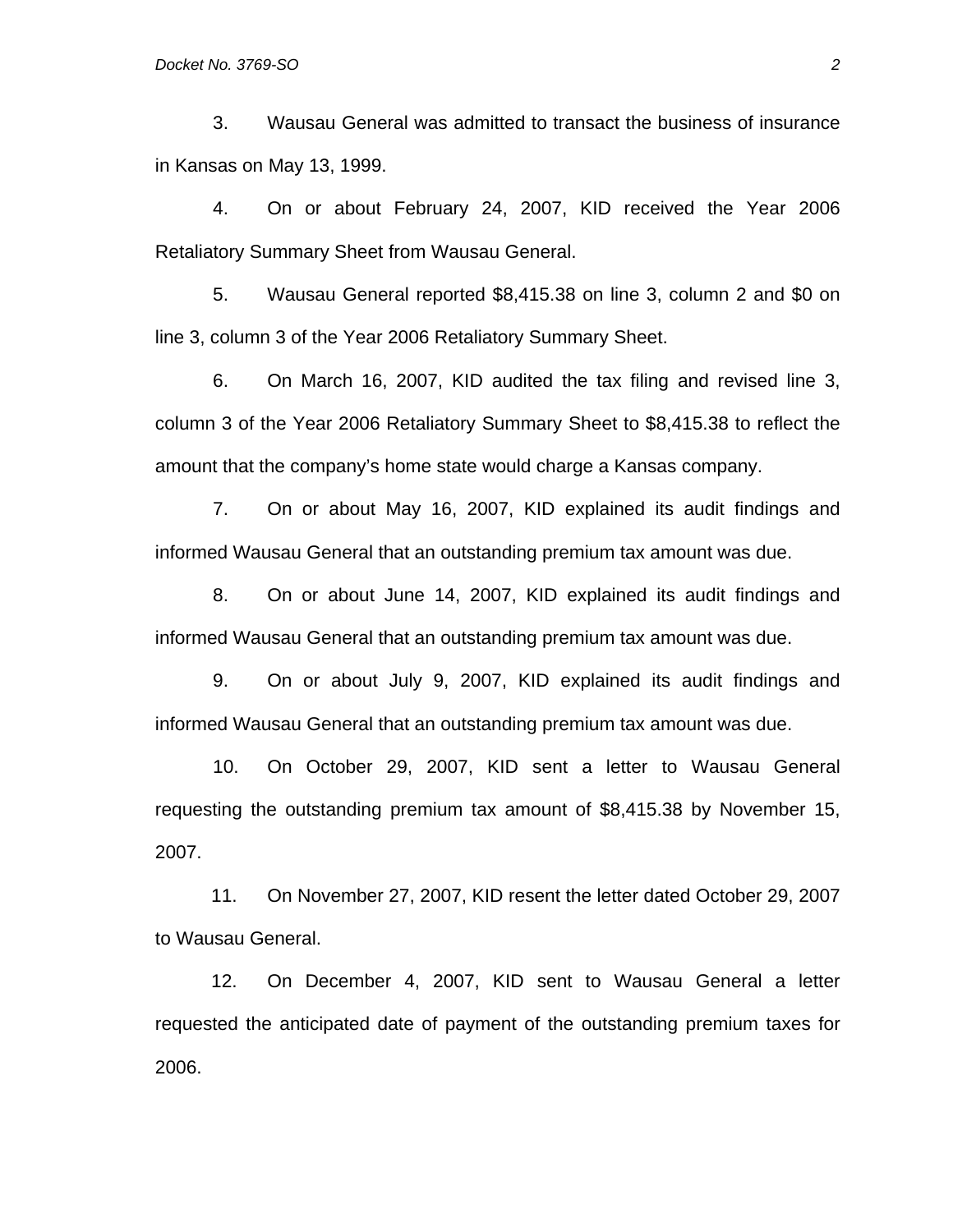13. To date, Wausau General has not paid the outstanding premium taxes for 2006.

#### **Conclusions of Law**

14. Kansas Statutes Annotated ("K.S.A.") 40-252 provides, in relevant

part:

Every insurance company or fraternal benefit society organized under the laws of this state or doing business in this state shall pay to the commissioner of insurance fees and taxes…

# G

#### *Payment of Taxes.*

 For the purpose of insuring the collection of the tax upon premiums, assessments and charges as set out in subsection A, C, D or F, every insurance company, corporation or association shall at the time it files its annual statement, as required by the provisions of K.S.A. 40-225, and amendments thereto, make a return, verified by affidavits of its president and secretary or other chief officers, to the commissioner of insurance, stating the amount of all premiums, assessments and charges received by the companies or corporations in this state, whether in cash or notes, during the year ending on the December 31 next preceding.

 Commencing in 1985 and annually thereafter the estimated taxes shall be paid as follows: On or before June 15 and December 15 of such year an amount equal to 50% of the full amount of the prior year's taxes as reported by the company shall be remitted to the commissioner of insurance. As used in this paragraph, "prior year's taxes" includes (1) taxes assessed pursuant to this section for the prior calendar year, (2) fees and taxes assessed pursuant to K.S.A. 40-253, and amendments thereto, for the prior calendar year, and (3) taxes paid for maintenance of the department of the state fire marshal pursuant to K.S.A. 75-1508, and amendments thereto, for the prior calendar year.

 Upon the receipt of such returns the commissioner of insurance shall verify the same and assess the taxes upon such companies, corporations or associations on the basis and at the rate provided herein and the balance of such taxes shall thereupon become due and payable giving credit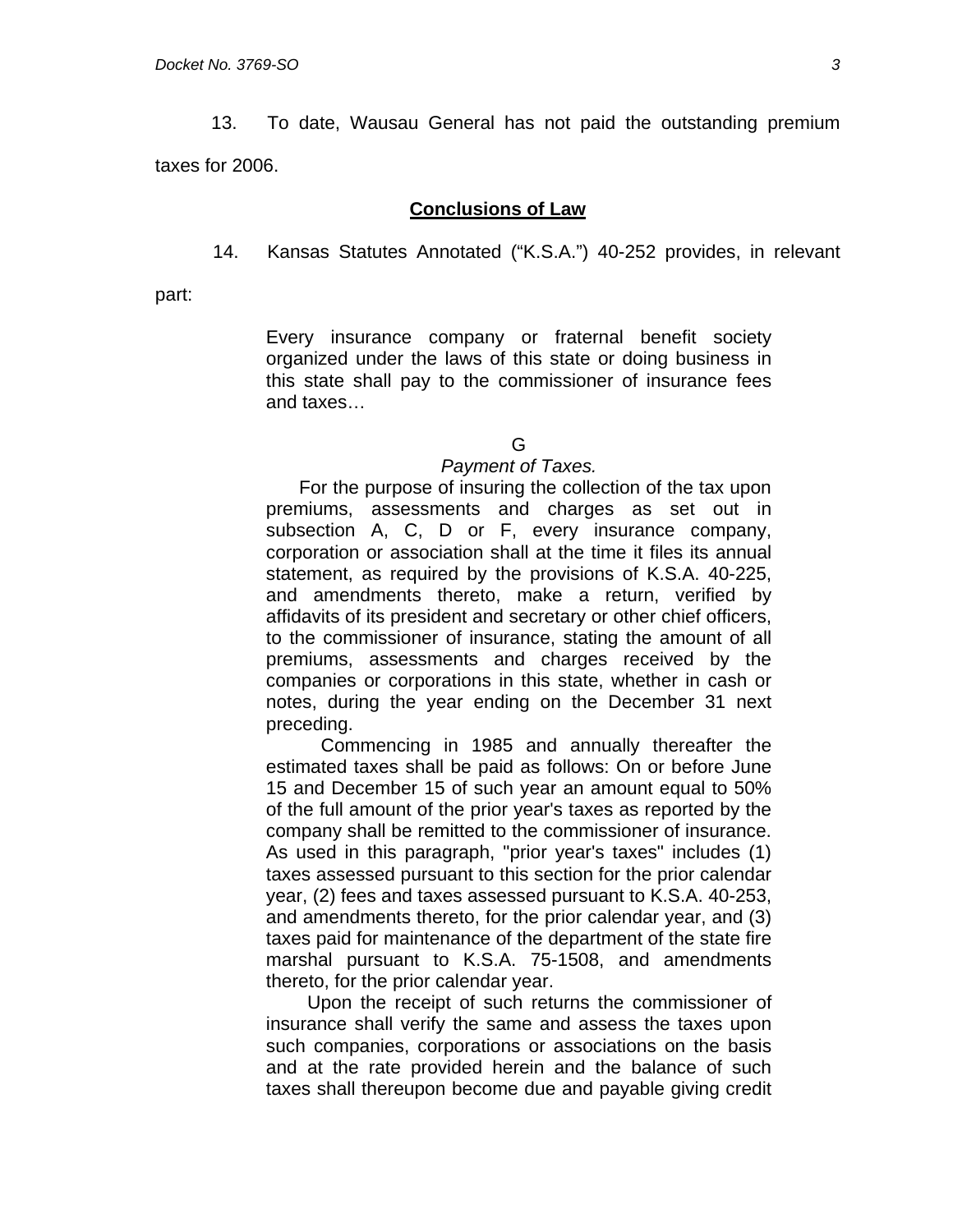for amounts paid pursuant to the preceding paragraph, or the commissioner shall make a refund if the taxes paid in the prior June and December are in excess of the taxes assessed.

15. K.S.A. 40-253 provides, in relevant part:

Whenever the existing or future laws of any other state or country shall require from insurance companies or fraternal benefit societies organized under the laws of this state, applying to do business in such other state or country, any deposit of securities in such state or country for the protection of policyholders therein or any payment for taxes, fines, penalties, certificates of authority, licenses, fees, or compensation for examination, including taxes or fees based on fire premiums, greater than the amount required for such purpose from insurance companies or agents of other states by the then existing laws of this state, then, and in every case, all companies and agents of any such state or country, doing business in this state shall make the same deposit, for a like purpose, with the commissioner of insurance of this state, and pay to the commissioner of insurance for taxes, fines, penalties, certificates of authority, licenses, fees, or compensation for examination, including taxes or fees based on fire premiums, an amount equal to the amount of such charges and payments imposed by the laws of such other state or country upon the companies of this state and the agents thereof…

16. K.S.A. 40-254 provides:

Unless herein otherwise provided, every violation of any of the provisions of this code shall subject the person violating the same to a penalty of not to exceed five hundred dollars for each violation or by imprisonment not to exceed six months in the county jail or both.

17. Based on the information contained in Findings of Facts, Wausau

General Insurance Company failed to respond to pay outstanding premium taxes

for the year 2006.

**IT IS THEREFORE, BY THE COMMISSIONER OF INSURANCE, ORDERED THAT:**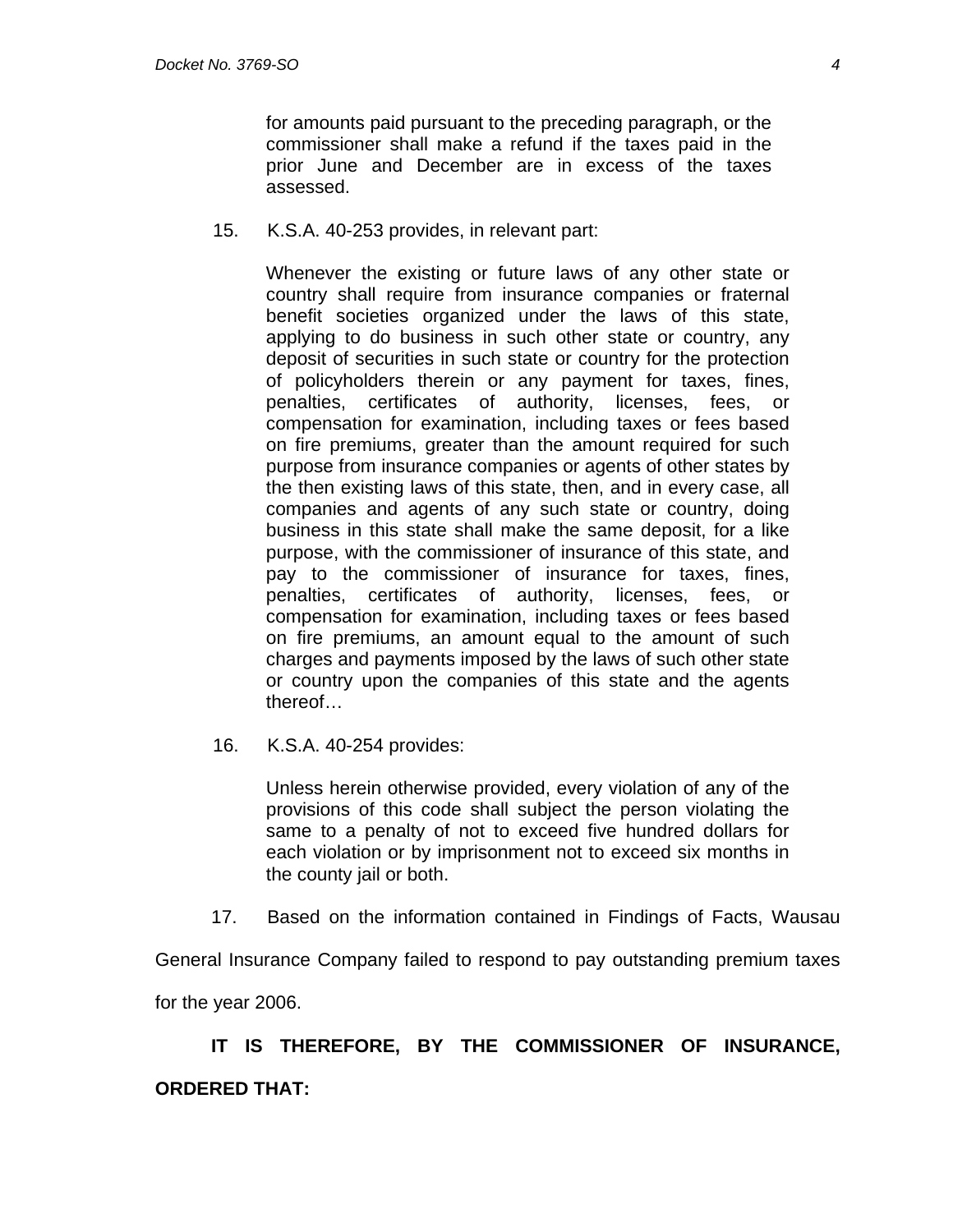1. Wausau General Insurance Company shall remit outstanding premium tax for year 2006 in the amount of \$8,415.38 20.

2. Wausau General Insurance Company remit to the Kansas Insurance Department \$500 for failure to pay outstanding premium taxes.

3. The Commissioner of Insurance retains jurisdiction over this matter to issue any and all further Orders deemed appropriate or to take such further action as necessary to dispose of this matter.

#### **Notice of Right to Hearing or Appeal**

You are entitled to a hearing pursuant to K.S.A. 77-537, the Kansas Administrative Procedure Act. If you desire a hearing, you must file a written request for a hearing with:

> John W. Campbell, General Counsel Kansas Insurance Department 420 S.W. 9th Street Topeka, Kansas 66612.

This request must be filed within fifteen (15) days from the date of service of this Order. If you request a hearing, the Kansas Insurance Department will notify you of the time and place of the hearing and information on the procedures, right of representation, and other rights of parties relating to the conduct of the hearing, before commencement of same.

If a hearing is not requested in the time and manner stated above, this Order shall become effective as a Final Order upon the expiration of time for requesting a hearing, pursuant to K.S.A. 77-613. In the event that you file a petition for judicial review, pursuant to K.S.A. 77-613(e), the agency officer to be served on behalf of the Kansas Insurance Department is: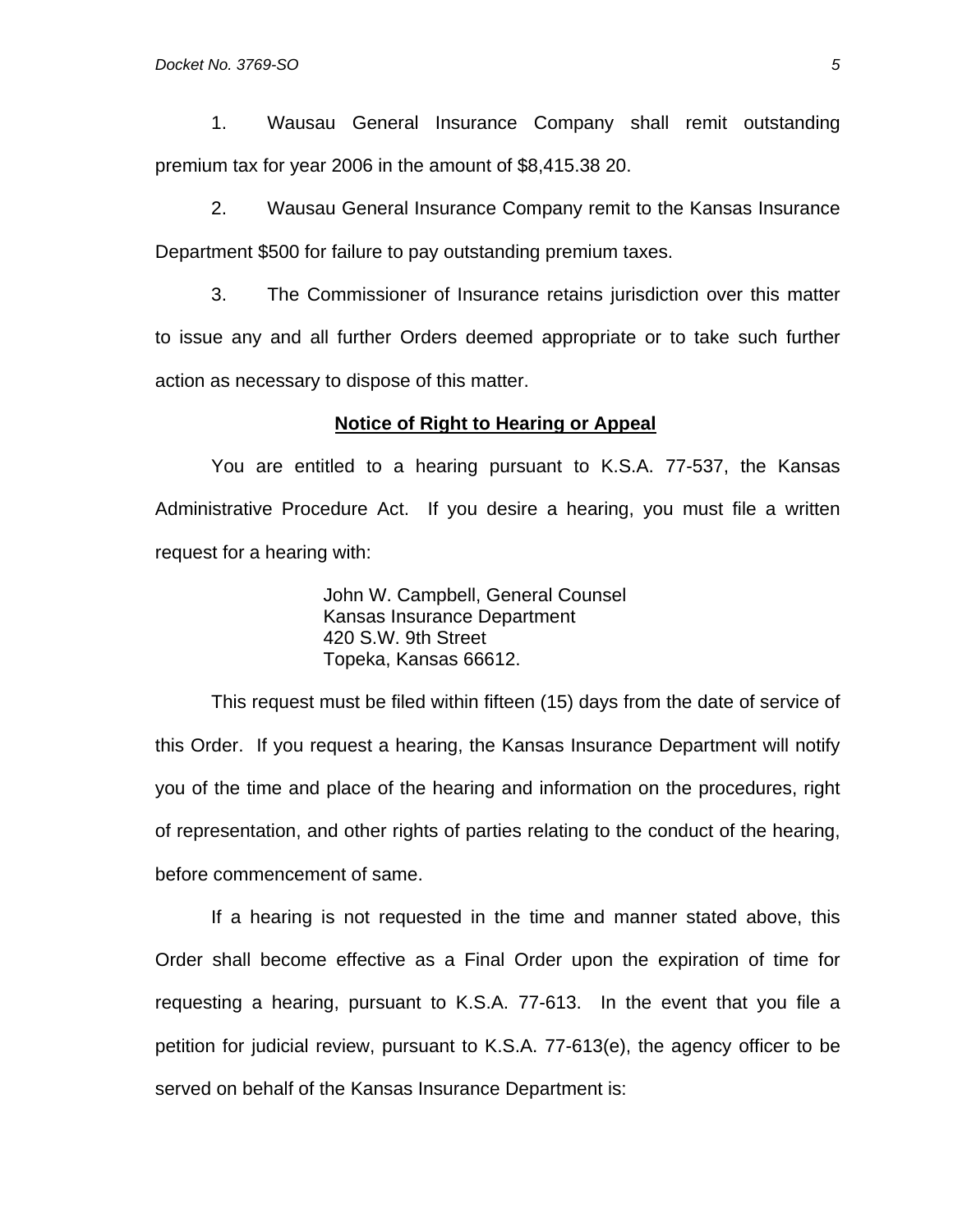John W. Campbell, General Counsel Kansas Insurance Department 420 S.W. 9th Street Topeka, Kansas 66612.

### **IT IS SO ORDERED THIS \_2nd\_ DAY OF JANUARY, 2008, IN THE CITY**

### **OF TOPEKA, COUNTY OF SHAWNEE, STATE OF KANSAS.**



|             | S/ Sandy Praeger          |
|-------------|---------------------------|
|             | <b>Sandy Praeger</b>      |
|             | Commissioner of Insurance |
| <b>MARS</b> | BY:                       |

 $\angle$ s/ John W. Campgell John W. Campbell General Counsel

SUBMITTED AND APPROVED BY:

\_/s/ Deletria L. Nash\_\_\_\_\_\_\_\_\_\_\_\_\_\_\_ Deletria L. Nash Attorney for Petitioner Kansas Insurance Department

### **Certificate of Service**

 The undersigned hereby certifies that a true and correct copy of the above and foregoing Summary Order was served by placing the same in the United States Mail, first class postage prepared, on this \_2nd\_\_ day of January, 2008, addressed to the following:

George Ryan AVP, Director of State Taxes Wausau Companies 2000 Westwood Drive Wausau, IL 54401